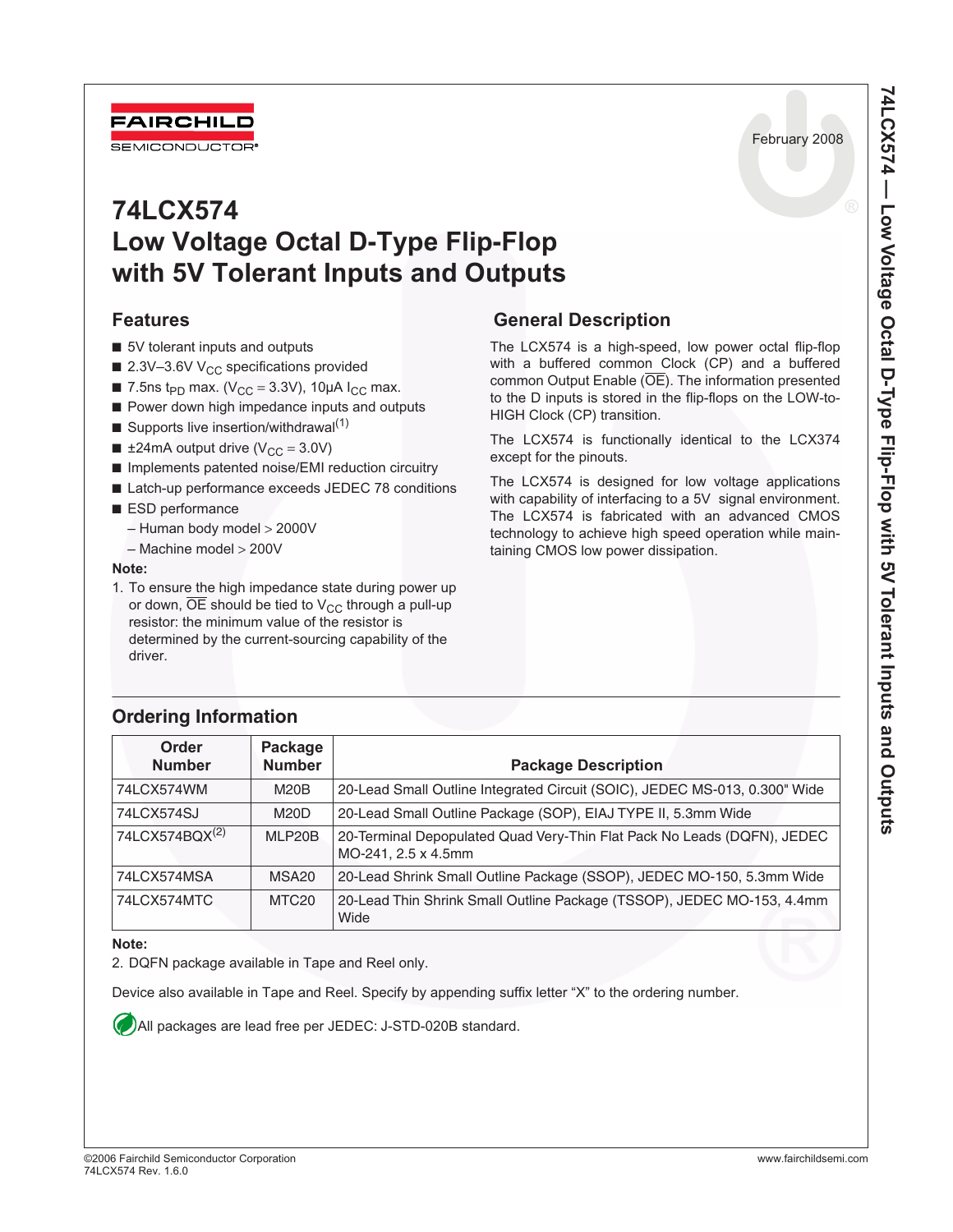

# **Pin Descriptions**

| <b>Pin Names</b> | <b>Description</b>          |  |  |  |
|------------------|-----------------------------|--|--|--|
| $D_0 - D_7$      | Data Inputs                 |  |  |  |
| CР               | <b>Clock Pulse Input</b>    |  |  |  |
| ŌΕ               | 3-STATE Output Enable Input |  |  |  |
| $0_0$ – $O_7$    | 3-STATE Outputs             |  |  |  |

# **Logic Diagram**

# **Logic Symbol**



### **Truth Table**

|           | Internal<br><b>Inputs</b> |   | <b>Outputs</b> |                |                   |
|-----------|---------------------------|---|----------------|----------------|-------------------|
| <b>OE</b> | CP                        | D | Ō              | 0 <sub>ո</sub> | <b>Function</b>   |
| н         | н                         | L | <b>NC</b>      | Ζ              | Hold              |
| н         | н                         | н | <b>NC</b>      | $\overline{z}$ | Hold              |
| н         |                           |   | н              | $\overline{z}$ | Load              |
| H         |                           | н |                | $\overline{z}$ | Load              |
| L         |                           |   | н              | L              | Data Available    |
| L         |                           | н |                | н              | Data Available    |
| L         | н                         |   | <b>NC</b>      | <b>NC</b>      | No Change in Data |
| L         | н                         | н | <b>NC</b>      | <b>NC</b>      | No Change in Data |

H = HIGH Voltage Level

L = LOW Voltage Level

 $X = Immaterial$ 

 $Z = High Impedance$ 

 $r =$  LOW-to-HIGH Transition NC = No Change

# **Functional Description**

The LCX574 consists of eight edge-triggered flip-flops with individual D-type inputs and 3-STATE true outputs. The buffered clock and buffered Output Enable are common to all flip-flops. The eight flip-flops will store the state of their individual D inputs that meet the setup and hold time requirements on the LOW-to-HIGH Clock (CP) transition. With the Output Enable  $(\overline{OE})$  LOW, the contents of the eight flip-flops are available at the outputs. When  $\overline{OE}$  is HIGH, the outputs go to the high impedance state. Operation of the  $\overline{OE}$  input does not affect the loading of the flip-flops.



Please note that this diagram is provided only for the understanding of logic operations and should not be used to estimate propagation delays.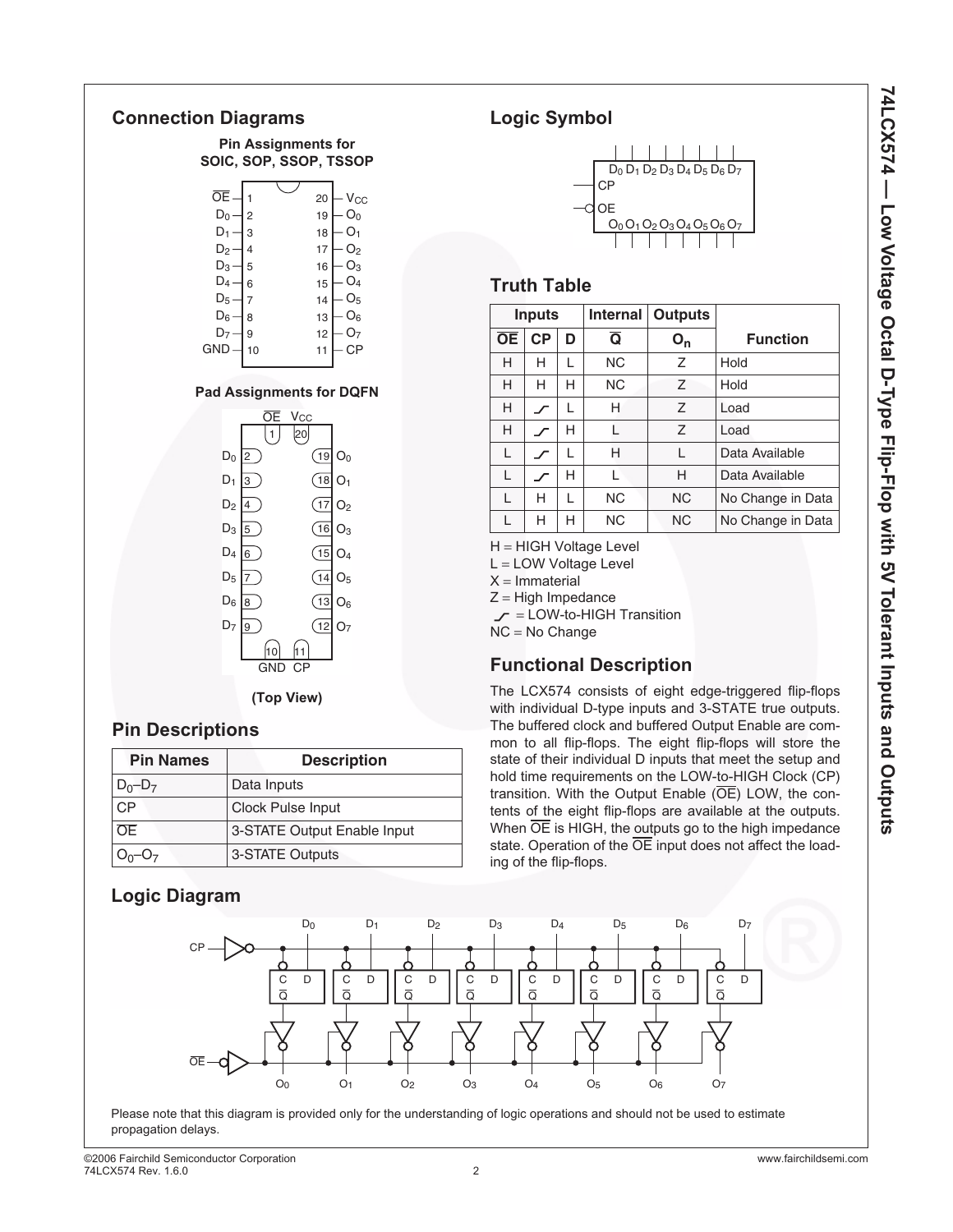# **Absolute Maximum Ratings**

Stresses exceeding the absolute maximum ratings may damage the device. The device may not function or be operable above the recommended operating conditions and stressing the parts to these levels is not recommended. In addition, extended exposure to stresses above the recommended operating conditions may affect device reliability. The absolute maximum ratings are stress ratings only.

| Symbol                      | <b>Parameter</b>                 | <b>Conditions</b>                          | <b>Value</b>             | <b>Units</b> |
|-----------------------------|----------------------------------|--------------------------------------------|--------------------------|--------------|
| $V_{\rm CC}$                | Supply Voltage                   |                                            | $-0.5$ to $+7.0$         | ٧            |
| $V_{\parallel}$             | DC Input Voltage                 |                                            | $-0.5$ to $+7.0$         | V            |
| $V_{\rm O}$                 | DC Output Voltage                | Output in 3-STATE                          | $-0.5$ to $+7.0$         | V            |
|                             |                                  | Output in HIGH or LOW State <sup>(3)</sup> | $-0.5$ to $V_{CC}$ + 0.5 |              |
| Ιıκ                         | DC Input Diode Current           | $V_1 < GND$                                | $-50$                    | mA           |
| $I_{OK}$                    | DC Output Diode Current          | $V_{\Omega}$ < GND                         | $-50$                    | mA           |
|                             |                                  | $V_{\Omega} > V_{\text{CC}}$               | $+50$                    |              |
| Ιo                          | DC Output Source/Sink Current    |                                            | ±50                      | mA           |
| $_{\rm{ICC}}$               | DC Supply Current per Supply Pin |                                            | ±100                     | mA           |
| <sup>I</sup> GND            | DC Ground Current per Ground Pin |                                            | ±100                     | mA           |
| $\mathsf{T}_{\textsf{STG}}$ | Storage Temperature              |                                            | $-65$ to $+150$          | $^{\circ}C$  |

# **Recommended Operating Conditions(4)**

The Recommended Operating Conditions table defines the conditions for actual device operation. Recommended operating conditions are specified to ensure optimal performance to the datasheet specifications. Fairchild does not recommend exceeding them or designing to absolute maximum ratings.

| <b>Symbol</b>       | <b>Parameter</b>               | <b>Conditions</b>                        | Min.     | Max.     | <b>Units</b> |
|---------------------|--------------------------------|------------------------------------------|----------|----------|--------------|
| $V_{CC}$            | <b>Supply Voltage</b>          | Operating                                | 2.0      | 3.6      | V            |
|                     |                                | Data Retention                           | 1.5      | 3.6      |              |
| $V_{1}$             | Input Voltage                  |                                          | $\Omega$ | 5.5      | $\vee$       |
| $V_{\rm O}$         | <b>Output Voltage</b>          | <b>HIGH or LOW State</b>                 | $\Omega$ | $V_{CC}$ | $\vee$       |
|                     |                                | 3-STATE                                  | $\Omega$ | 5.5      |              |
| $I_{OH}/I_{OL}$     | <b>Output Current</b>          | $V_{CC} = 3.0V - 3.6V$                   |          | ±24      | mA           |
|                     |                                | $V_{CC} = 2.7V - 3.0V$                   |          | ±12      |              |
|                     |                                | $V_{CC} = 2.3V - 2.7V$                   |          | ±8       |              |
| $T_A$               | Free-Air Operating Temperature |                                          | $-40$    | 85       | $^{\circ}C$  |
| $\Delta t/\Delta V$ | Input Edge Rate                | $V_{IN} = 0.8V - 2.0V$ , $V_{CC} = 3.0V$ | $\Omega$ | 10       | ns/V         |

### **Notes:**

3.  $I<sub>O</sub>$  Absolute Maximum Rating must be observed.

4. Unused inputs must be held HIGH or LOW. They may not float.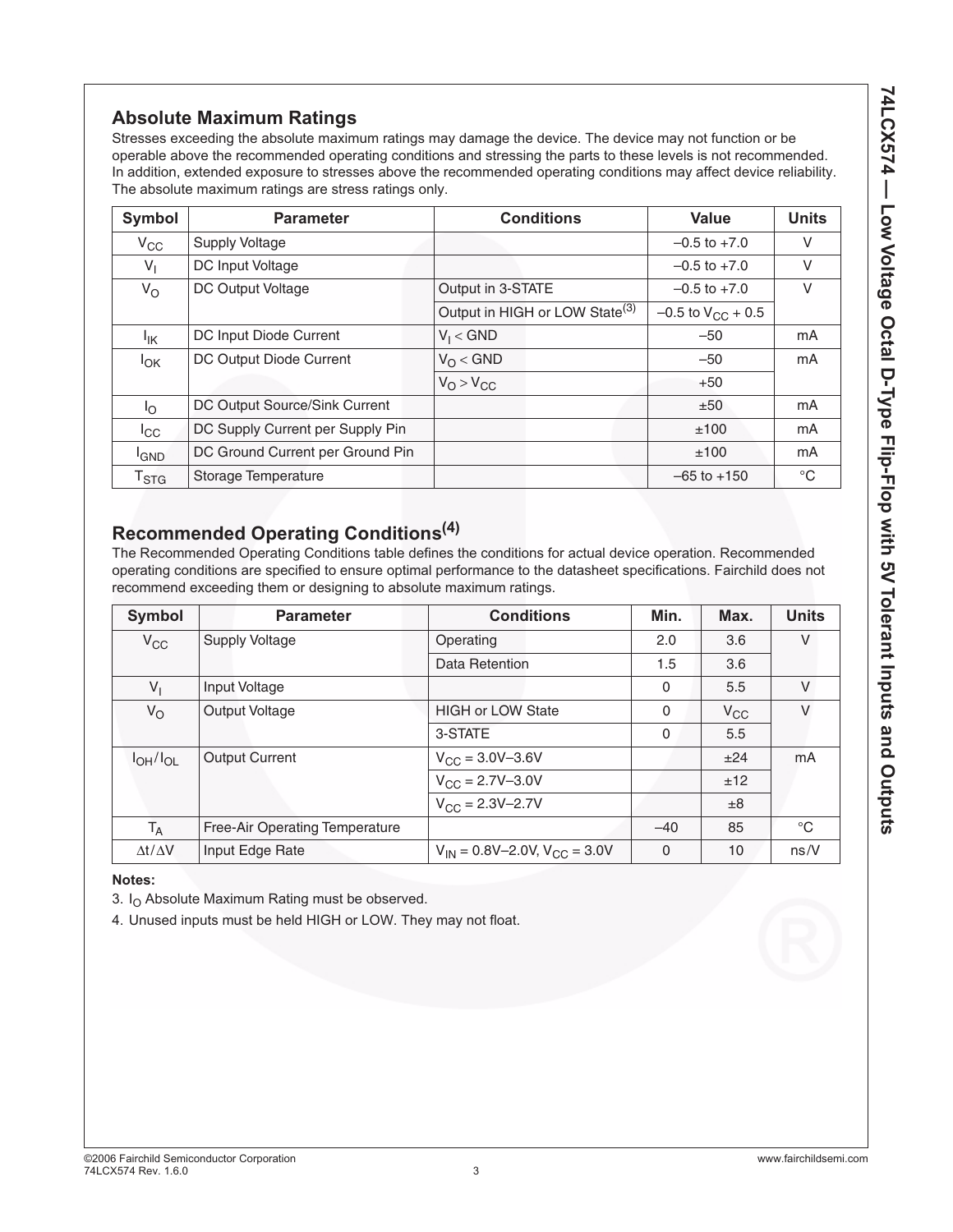|                 |                                       |              |                                                               | $T_A = -40$ °C to +85°C |                 |              |
|-----------------|---------------------------------------|--------------|---------------------------------------------------------------|-------------------------|-----------------|--------------|
| <b>Symbol</b>   | <b>Parameter</b>                      | $V_{CC} (V)$ | <b>Conditions</b>                                             | Min.                    | Max.            | <b>Units</b> |
| $V_{\text{IH}}$ | <b>HIGH Level Input Voltage</b>       | $2.3 - 2.7$  |                                                               | 1.7                     |                 | $\vee$       |
|                 |                                       | $2.7 - 3.6$  |                                                               | 2.0                     |                 |              |
| $V_{IL}$        | LOW Level Input Voltage               | $2.3 - 2.7$  |                                                               |                         | 0.7             | $\vee$       |
|                 |                                       | $2.7 - 3.6$  |                                                               |                         | 0.8             |              |
| $V_{OH}$        | <b>HIGH Level Output Voltage</b>      | $2.3 - 3.6$  | $I_{OH} = -100 \mu A$                                         | $V_{\rm CC}$ – 0.2      |                 | $\vee$       |
|                 |                                       | 2.3          | $I_{OH} = -8mA$                                               | 1.8                     |                 |              |
|                 |                                       | 2.7          | $I_{OH} = -12mA$                                              | 2.2                     |                 |              |
|                 |                                       | 3.0          | $I_{OH} = -18mA$                                              | 2.4                     |                 |              |
|                 |                                       |              | $I_{OH} = -24mA$                                              | 2.2                     |                 |              |
| $V_{OL}$        | <b>LOW Level Output Voltage</b>       | $2.3 - 3.6$  | $I_{OL} = 100 \mu A$                                          |                         | 0.2             | $\vee$       |
|                 |                                       | 2.3          | $I_{OL} = 8mA$                                                |                         | 0.6             |              |
|                 |                                       | 2.7          | $I_{OL} = 12mA$                                               |                         | 0.4             |              |
|                 |                                       | 3.0          | $I_{OL} = 16mA$                                               |                         | 0.4             |              |
|                 |                                       |              | $I_{OL} = 24mA$                                               |                         | 0.55            |              |
| $I_{\rm L}$     | Input Leakage Current                 | $2.3 - 3.6$  | $0 \le V_1 \le 5.5V$                                          |                         | ±5.0            | μA           |
| $I_{OZ}$        | 3-STATE Output Leakage                | $2.3 - 3.6$  | $0 \leq V_{\Omega} \leq 5.5V$ ,<br>$V_I = V_{IH}$ or $V_{IL}$ |                         | ±5.0            | μA           |
| $I_{OFF}$       | Power-Off Leakage Current             | $\mathbf 0$  | $V_1$ or $V_0 = 5.5V$                                         |                         | 10 <sup>°</sup> | μA           |
| $I_{\rm CC}$    | Quiescent Supply Current              | $2.3 - 3.6$  | $V_1 = V_{CC}$ or GND                                         |                         | 10 <sup>°</sup> | μA           |
|                 |                                       | $2.3 - 3.6$  | $3.6V \le V_1, V_0 \le 5.5V^{(5)}$                            |                         | ±10             |              |
| $\Delta I_{CC}$ | Increase in I <sub>CC</sub> per Input | $2.3 - 3.6$  | $V_{IH} = V_{CC} -0.6V$                                       |                         | 500             | μA           |

# **AC Electrical Characteristics**

|                                       |                                      | $T_A = -40^{\circ}C$ to +85°C, R <sub>1</sub> = 500 $\Omega$ |                                           |                                  |      |                                                   |      |              |
|---------------------------------------|--------------------------------------|--------------------------------------------------------------|-------------------------------------------|----------------------------------|------|---------------------------------------------------|------|--------------|
|                                       |                                      |                                                              | $V_{CC} = 3.3V \pm 0.3V,$<br>$C_1 = 50pF$ | $V_{CC} = 2.7V,$<br>$C_1 = 50pF$ |      | $V_{CC} = 2.5 \pm 0.2V,$<br>C <sub>L</sub> = 30pF |      |              |
| <b>Symbol</b>                         | <b>Parameter</b>                     | Min.                                                         | Max.                                      | Min.                             | Max. | Min.                                              | Max. | <b>Units</b> |
| $f_{MAX}$                             | <b>Maximum Clock Frequency</b>       | 150                                                          |                                           |                                  |      |                                                   |      | <b>MHz</b>   |
| t <sub>PHL</sub> , t <sub>PLH</sub>   | Propagation Delay,<br>$CP$ to $O_n$  | 1.5                                                          | 8.5                                       | 1.5                              | 9.5  | 1.5                                               | 10.5 | ns           |
| t <sub>PZL</sub> , t <sub>PZH</sub>   | <b>Output Enable Time</b>            | 1.5                                                          | 8.5                                       | 1.5                              | 9.5  | 1.5                                               | 10.5 | ns           |
| t <sub>PLZ</sub> , t <sub>PHZ</sub>   | <b>Output Disable Time</b>           | 1.5                                                          | 6.5                                       | 1.5                              | 7.0  | 1.5                                               | 7.8  | ns           |
| $t_S$                                 | <b>Setup Time</b>                    | 2.5                                                          |                                           | 2.5                              |      | 4.0                                               |      | ns           |
| $t_H$                                 | <b>Hold Time</b>                     | 1.5                                                          |                                           | 1.5                              |      | 2.0                                               |      | ns           |
| $t_{\rm W}$                           | <b>Pulse Width</b>                   | 3.3                                                          |                                           | 3.3                              |      | 4.0                                               |      | ns           |
| t <sub>OSHL</sub> , t <sub>OSLH</sub> | Output to Output Skew <sup>(6)</sup> |                                                              | 1.0                                       |                                  |      |                                                   |      | ns           |

### **Notes:**

5. Outputs disabled or 3-STATE only.

6. Skew is defined as the absolute value of the difference between the actual propagation delay for any two separate outputs of the same device. The specification applies to any outputs switching in the same direction, either HIGH-to-LOW ( $t_{\text{OSHL}}$ ) or LOW-to-HIGH ( $t_{\text{OSLH}}$ ).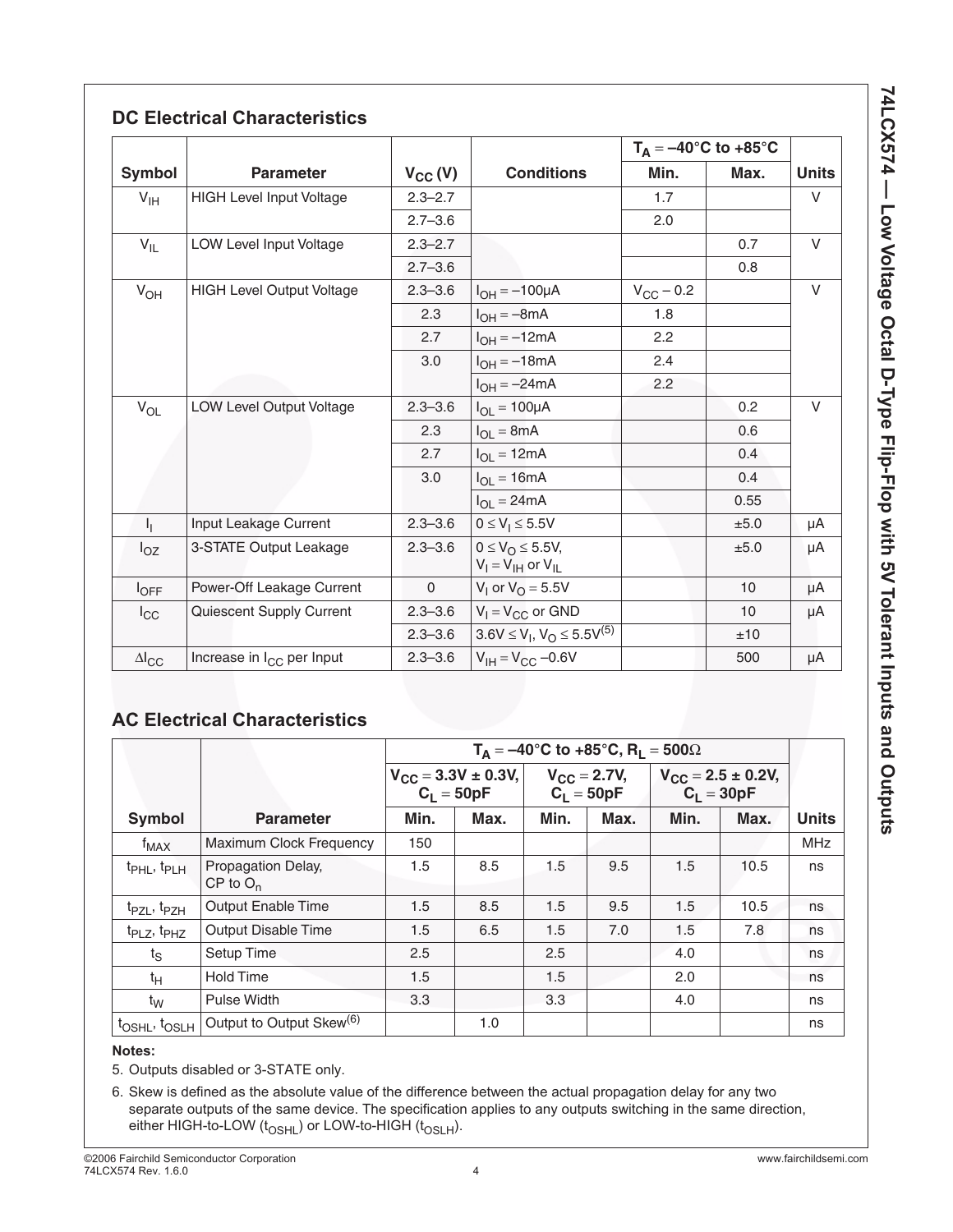# **Dynamic Switching Characteristics**

|                  |                                          |              |                                                | $T_A = 25^{\circ}C$ |              |
|------------------|------------------------------------------|--------------|------------------------------------------------|---------------------|--------------|
| Symbol           | <b>Parameter</b>                         | $V_{CC} (V)$ | <b>Conditions</b>                              | <b>Typical</b>      | <b>Units</b> |
| $V_{OLP}$        | Quiet Output Dynamic Peak $V_{\Omega}$   | 3.3          | $C_1 = 50pF$ , $V_{IH} = 3.3V$ , $V_{II} = 0V$ | 0.8                 | V            |
|                  |                                          | 2.5          | $C_1 = 30pF, V_{1H} = 2.5V, V_{1I} = 0V$       | 0.6                 |              |
| V <sub>OLV</sub> | Quiet Output Dynamic Valley $V_{\Omega}$ | 3.3          | $C_1 = 50pF, V_{1H} = 3.3V, V_{1I} = 0V$       | $-0.8$              | $\mathsf{V}$ |
|                  |                                          | 2.5          | $C_1 = 30pF, V_{1H} = 2.5V, V_{1I} = 0V$       | $-0.6$              |              |

# **Capacitance**

| <b>Symbol</b>      | <b>Parameter</b>              | <b>Conditions</b>                                                       | <b>Typical</b> | <b>Units</b> |
|--------------------|-------------------------------|-------------------------------------------------------------------------|----------------|--------------|
| $C_{IN}$           | Input Capacitance             | $V_{CC}$ = Open, $V_1$ = 0V or $V_{CC}$                                 |                | рF           |
| $\mathrm{C_{OUT}}$ | <b>Output Capacitance</b>     | $V_{\rm CC}$ = 3.3V, V <sub>1</sub> = 0V or V <sub>CC</sub>             |                | рF           |
| $C_{PD}$           | Power Dissipation Capacitance | $V_{\rm CC}$ = 3.3V, V <sub>I</sub> = 0V or V <sub>CC</sub> , f = 10MHz | 25             | рF           |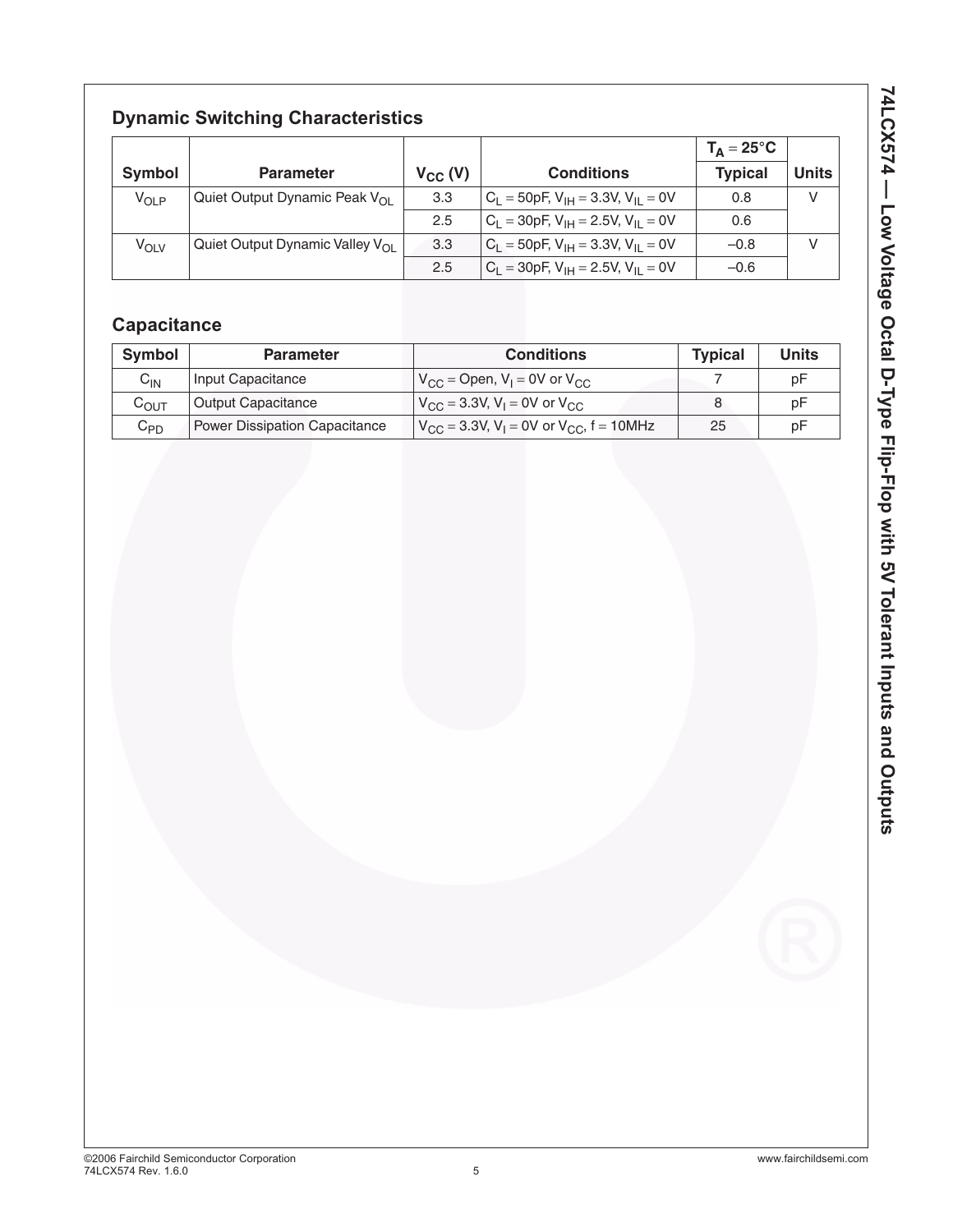

 $V_y$   $V_{OH} - 0.3V$   $V_{OH} - 0.3V$   $V_{OH} - 0.15V$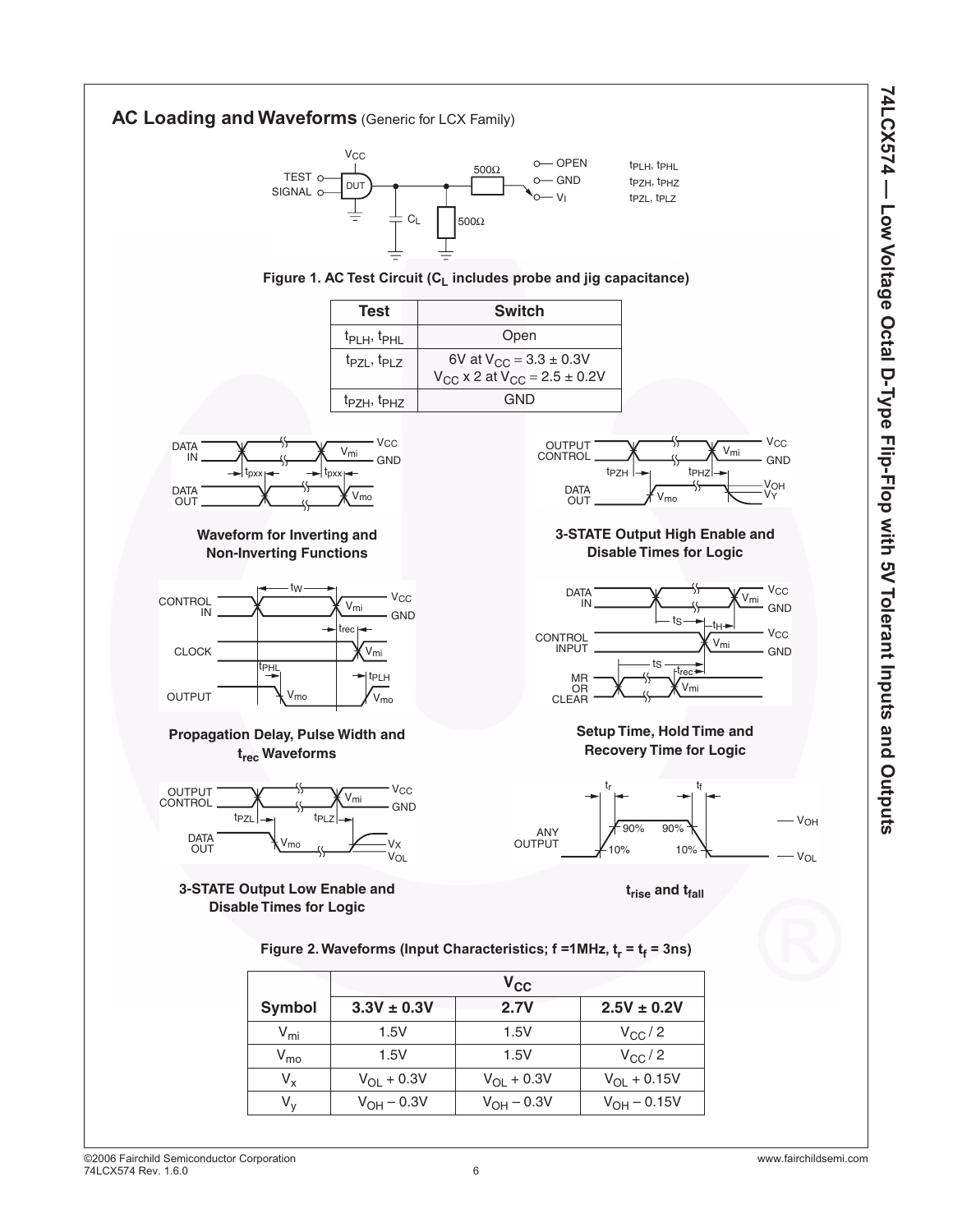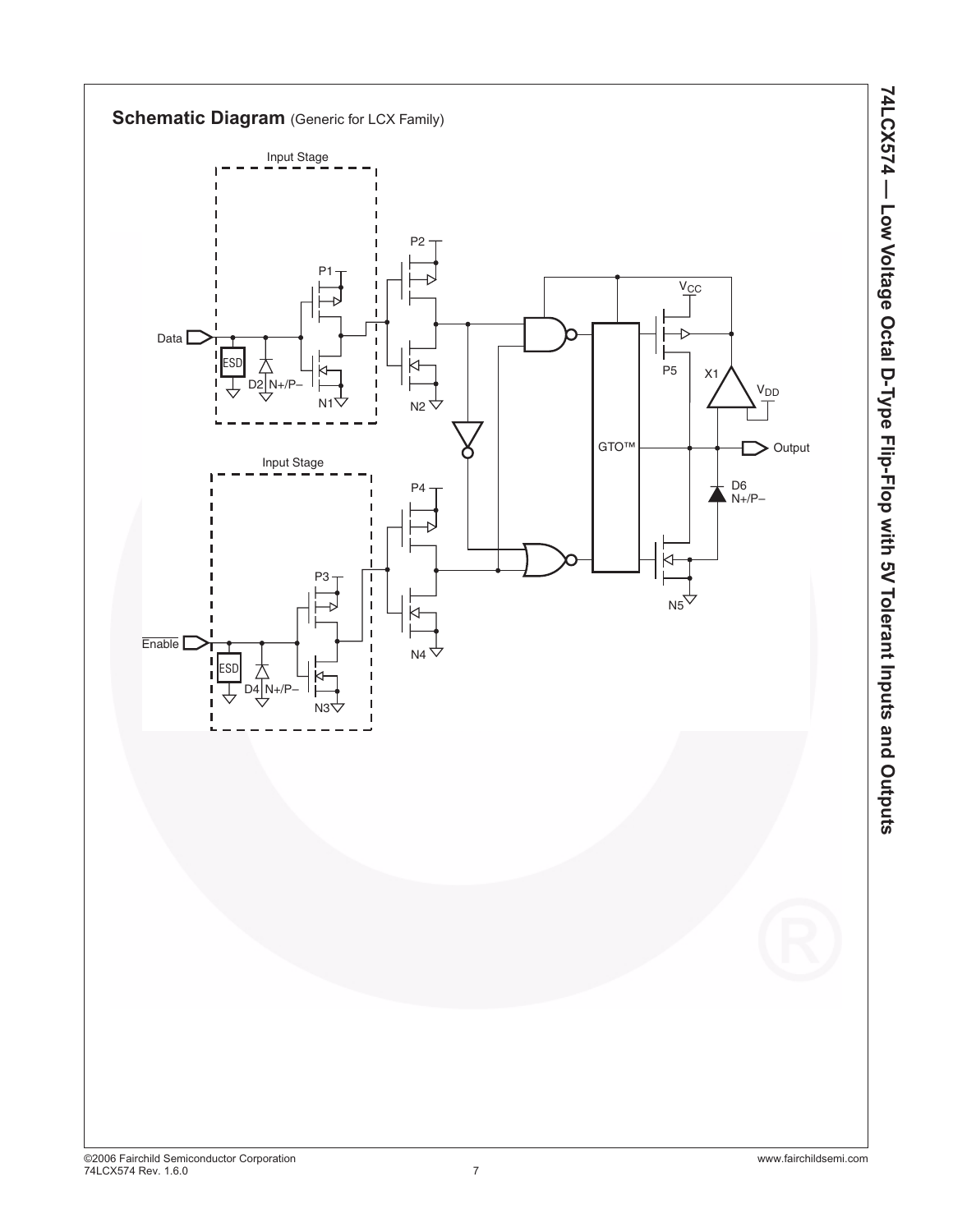# **Tape and Reel Specification**

### **Tape Format for DQFN**

| Package<br><b>Designator</b> | Tape<br><b>Section</b> | <b>Number</b><br><b>Cavities</b> | Cavity<br><b>Status</b> | <b>Cover Tape</b><br><b>Status</b> |
|------------------------------|------------------------|----------------------------------|-------------------------|------------------------------------|
| <b>BQX</b>                   | Leader (Start End)     | $125$ (typ)                      | Empty                   | Sealed                             |
|                              | Carrier                | 3000                             | Filled                  | Sealed                             |
|                              | Trailer (Hub End)      | 75 (typ)                         | Empty                   | Sealed                             |

### **Tape Dimensions** inches (millimeters)



| Dia A<br>max     |              |             |   | Dia N<br>See detail AA | Dia D<br>min                                                          | Dia C<br><b>DETAIL AA</b> |                |
|------------------|--------------|-------------|---|------------------------|-----------------------------------------------------------------------|---------------------------|----------------|
| <b>Tape Size</b> | A            | В           | C | D                      | N                                                                     | W <sub>1</sub>            | W <sub>2</sub> |
| 12mm             | 13.0 (330.0) | 0.059(1.50) |   |                        | $\mid$ 0.512 (13.00) $\mid$ 0.795 (20.20) $\mid$ 2.165 (55.00) $\mid$ | 0.488(12.4)               | 0.724(18.4)    |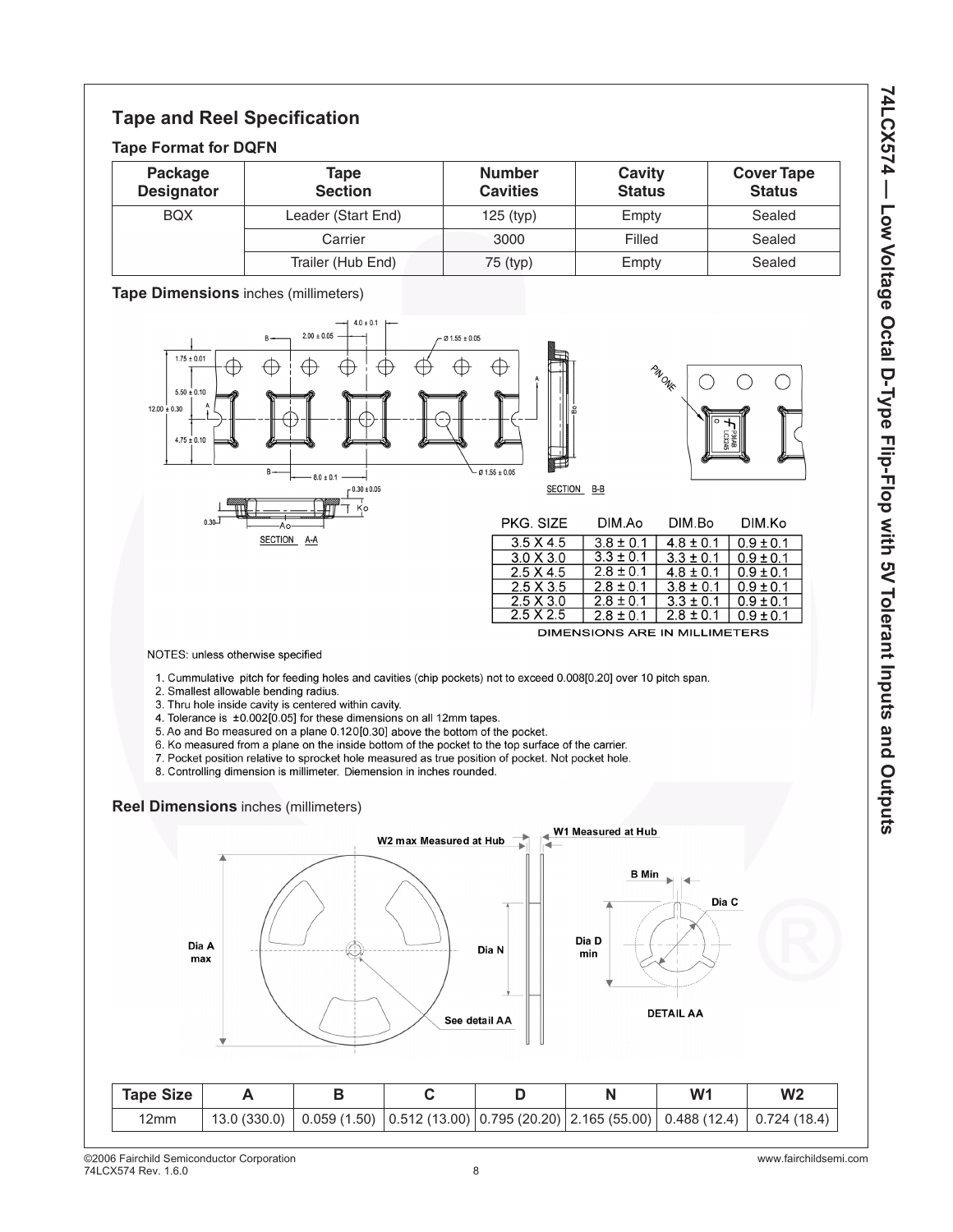

### **Figure 3. 20-Lead Small Outline Integrated Circuit (SOIC), JEDEC MS-013, 0.300" Wide**

*Package drawings are provided as a service to customers considering Fairchild components. Drawings may change in any manner without notice. Please note the revision and/or date on the drawing and contact a Fairchild Semiconductor representative to verify or obtain the most recent revision. Package specifications do not expand the terms of Fairchild's worldwide terms and conditions, specifically the warranty therein, which covers Fairchild products.*

*Always visit Fairchild Semiconductor's online packaging area for the most recent package drawings: <http://www.fairchildsemi.com/packaging/>*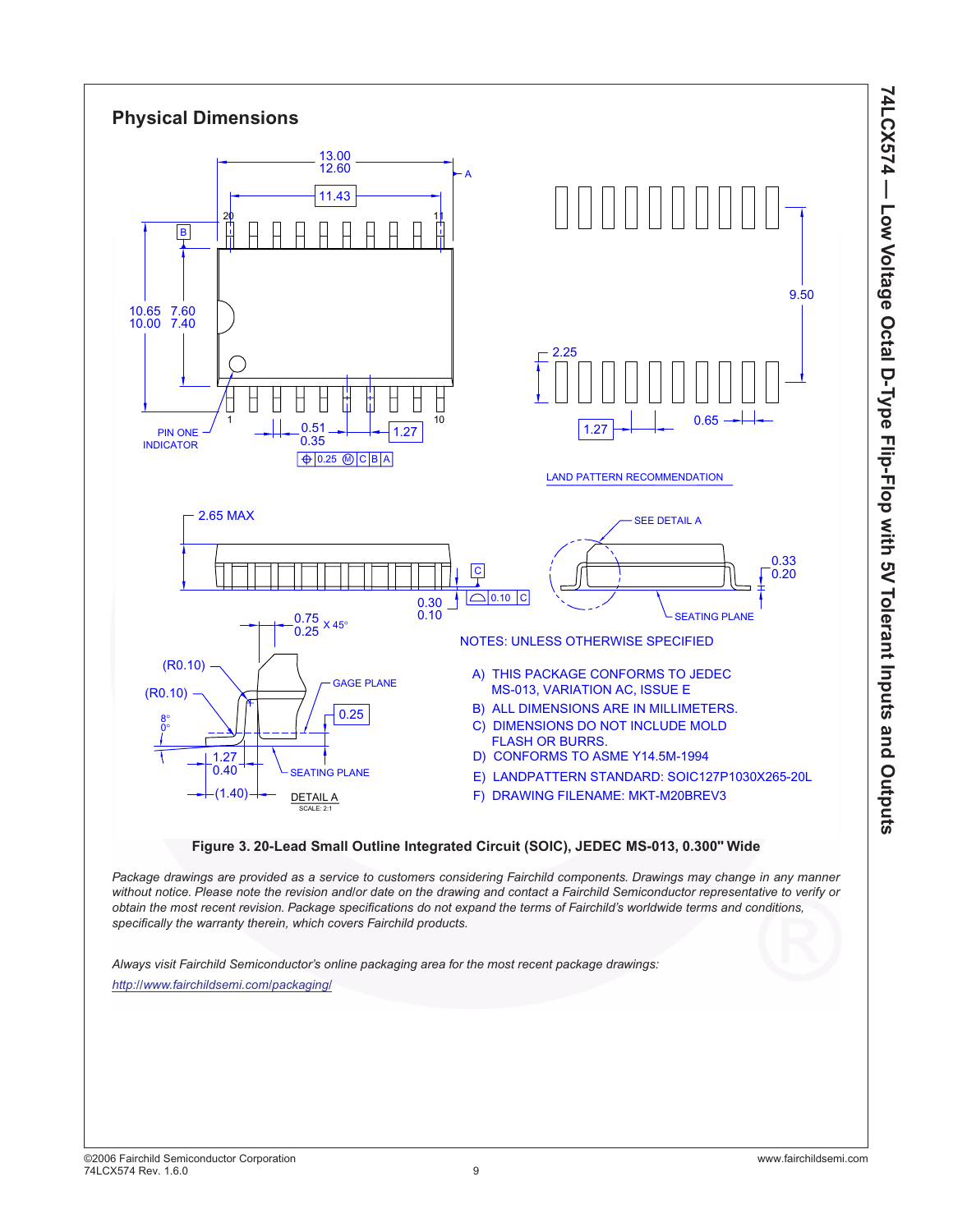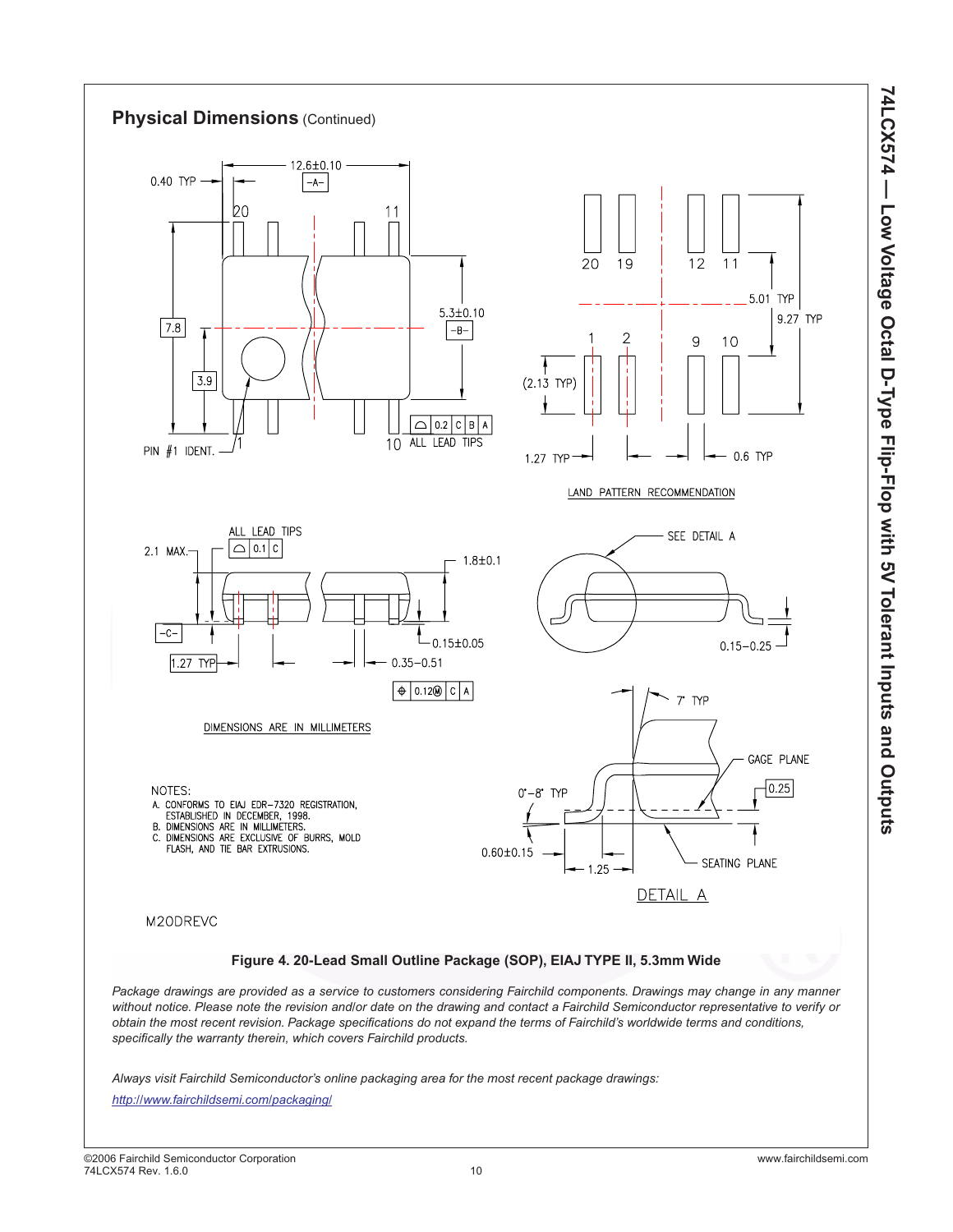

### MLP20BrevA

#### **Figure 5. 20-Terminal Depopulated Quad Very-Thin Flat Pack No Leads (DQFN), JEDEC MO-241, 2.5 x 4.5mm**

*Package drawings are provided as a service to customers considering Fairchild components. Drawings may change in any manner without notice. Please note the revision and/or date on the drawing and contact a Fairchild Semiconductor representative to verify or obtain the most recent revision. Package specifications do not expand the terms of Fairchild's worldwide terms and conditions, specifically the warranty therein, which covers Fairchild products.*

*Always visit Fairchild Semiconductor's online packaging area for the most recent package drawings:*

*<http://www.fairchildsemi.com/packaging/>*

**74LCX574 — Low Voltage Octal D-Type Flip-Flop with 5V Tolerant Inputs and Outputs**

74LCX574 — Low Voltage Octal D-Type Flip-Flop with 5V Tolerant Inputs and Outputs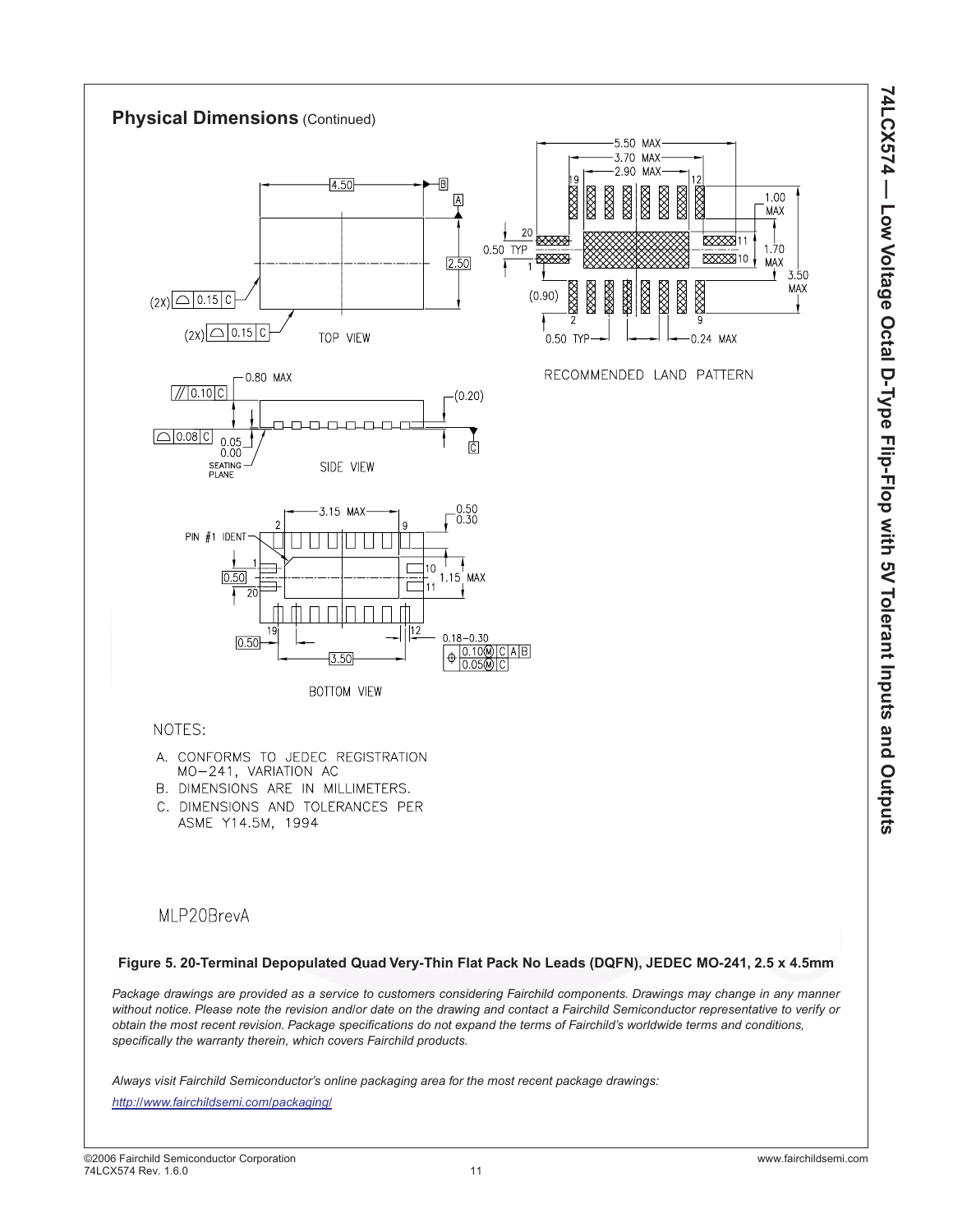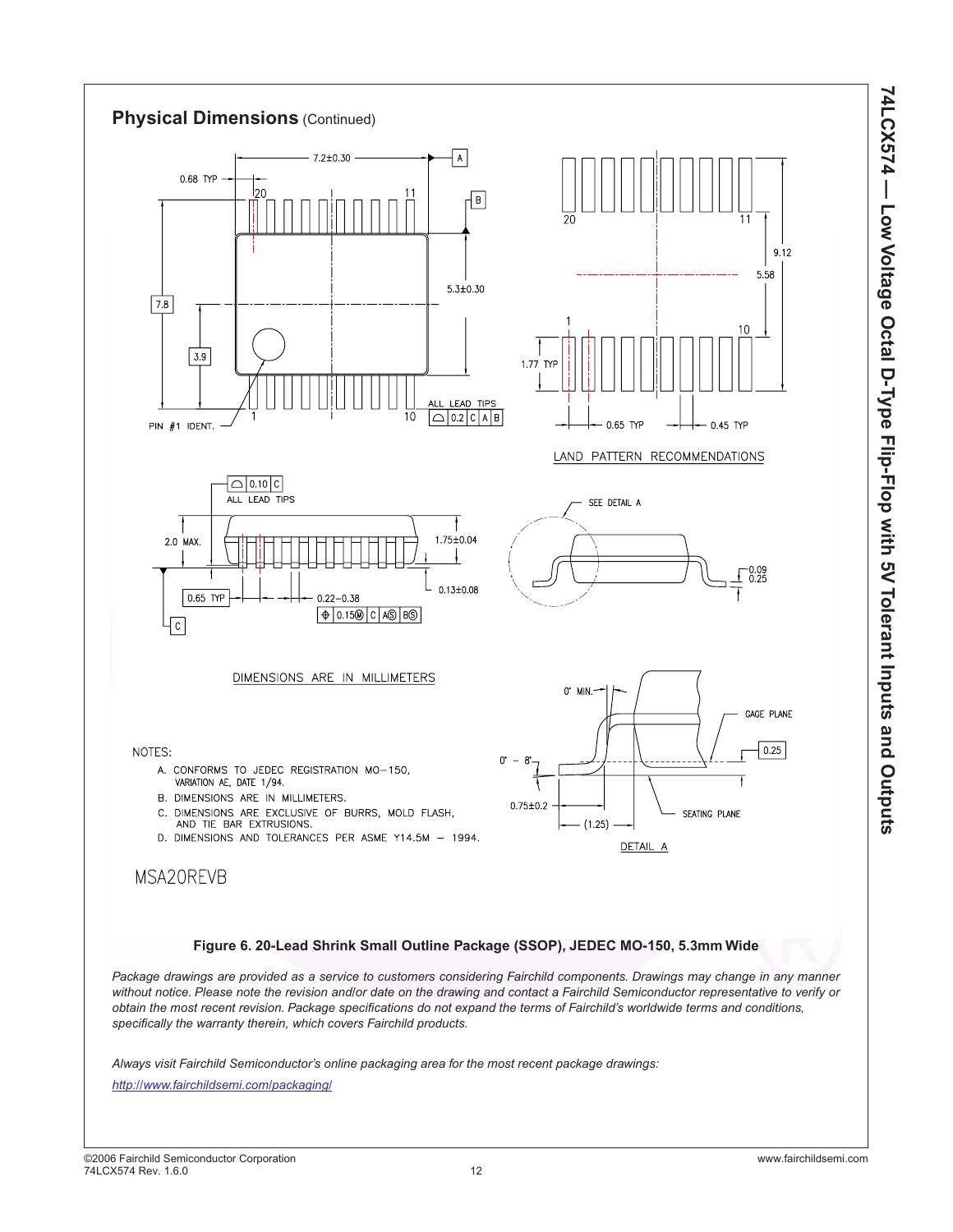

D. DIMENSIONS AND TOLERANCES PER ANSI Y14.5M, 1982.

### MTC20REVD1

### **Figure 7. 20-Lead Thin Shrink Small Outline Package (TSSOP), JEDEC MO-153, 4.4mm Wide**

*Package drawings are provided as a service to customers considering Fairchild components. Drawings may change in any manner without notice. Please note the revision and/or date on the drawing and contact a Fairchild Semiconductor representative to verify or obtain the most recent revision. Package specifications do not expand the terms of Fairchild's worldwide terms and conditions, specifically the warranty therein, which covers Fairchild products.*

*Always visit Fairchild Semiconductor's online packaging area for the most recent package drawings:*

*<http://www.fairchildsemi.com/packaging/>*

**74LCX574 — Low Voltage Octal D-Type Flip-Flop with 5V Tolerant Inputs and Outputs**

74LCX574 — Low Voltage Octal D-Type Flip-Flop with 5V Tolerant Inputs and Outputs